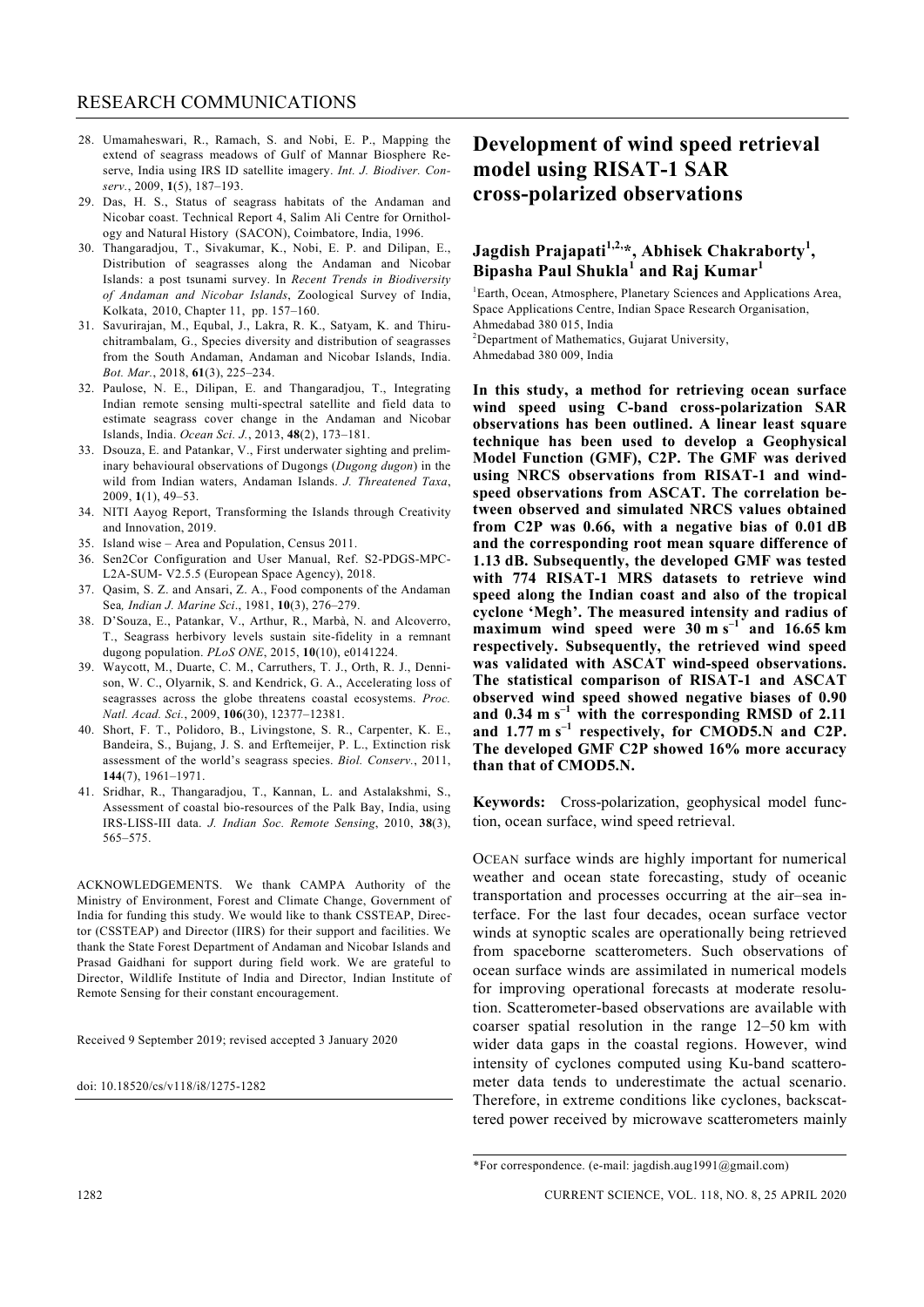working in the Ku-band saturates under high-wind conditions. Also because of coarser resolution of scatterometer data, distribution of cyclonic wind patterns in different quadrants cannot be precisely estimated. Such information is highly desired for estimation of cyclone tracks.

 To this end, Synthetic Aperture Radar (SAR) working in the microwave spectrum of electromagnetic waves provides a unique opportunity of retrieving ocean surface winds with very high (~few metres) spatial resolution. Because of narrower footprints than a scatterometer, SAR-derived winds are also available in the coastal regions with good accuracy. A SAR payload working in the C-band with co- (VV or HH) or cross- (VH or HV) polarization mode accurately measures backscattered energy from wind-generated capillary-gravity wave through Bragg's scattering mechanism. Under extreme weather conditions, the C-band cross-polarized backscattered power shows linear relationship with winds over oceans. Such backscattered power does not depend on wind direction and incidence angle of SAR. This enables us to retrieve ocean surface wind speed from cross-polarized C-band SAR under moderate to high-wind conditions with reasonably good accuracy<sup>1,2</sup>. Several researchers have shown the potential of cross-polarized SAR sensors in retrieving ocean winds under high wind conditions $3-6$ . In addition, co-pol Geophysical Model Functions (GMFs) saturate at high wind speed<sup>7,8</sup>, while cross-pol GMFs show linear response<sup>9,10</sup>. In this study, we develop an empirical C-band Cross-Polarized (C2P) model for backscattered power from RISAT-1 launched by the Indian Space Research Organization (ISRO).

 RISAT-1 is a C-band SAR. Data collected by the satellite in coastal regions can be used to fill the information gap in scatterometry. Since RISAT-1 operates in the microwave spectrum, it is not obscured by extensive



**Figure 1.** Observed normalized radar cross section (NRCS) from Radar Imaging Satellite-1 versus measured wind speed from advanced scatterometer.

CURRENT SCIENCE, VOL. 118, NO. 8, 25 APRIL 2020 1283

cloud cover. It can provide data during day and night under all-weather condition. The choice of operation of Cband RISAT-1 SAR in single, dual and circular polarizations is useful in flood and crop monitoring, generic vegetation, forestry, soil moisture, geology, sea ice, coastal processes and cyclonic storms $11$ . Also, imaging of the Earth's surface is possible in different modes; HRS, FRS-1, FRS-2, MRS and CRS with swath widths ranging from 30 to 220 km (ref. 11). Here we focus on VH and HV cross-pol measurements in ScanSAR mode, collocated with ASCAT (Advanced Scatterometer of European Space Agency) observations from the Physical Oceanography Distributed Active Archive Center, Jet Propulsion Laboratory, Pasadena, California. After radiometric calibration<sup>12</sup>, all HV and VH cross-pol RISAT-1 SAR image pixels were downscaled to  $1 \text{ km} \times 1 \text{ km}$  using re-gridding through spatial averaging. In order to avoid interference and land contamination, we have used only those values of wind speed and normalized radar cross section (NRCS) which are 10 km away in the ocean from the shoreline. For collocation purpose, a temporal window of 90 min was maintained between the scatterometer and SAR observations. Totally 308 RISAT-1 SAR images in MRS mode with dual polarization  $(HH + HV)$  were collected along the Indian coastline. Data were processed for collocation, which resulted in 886 match-up points of RISAT-1 cross-pol observations. Linear least square was used to obtain wind-retrieval model. A C-band GMF, C2P at cross-polarization was used to retrieve high wind speed from RISAT-1 SAR data, which was independent of radar incidence angle<sup>5</sup>. When compared to the single polarization (HH or VV) observation, cross-pol (VH or HV) observation was better in measuring ocean roughness with different scattering characteristics, with a scope to retrieve cyclone wind speed. There were 187 collocated points with wind speeds above 15 m  $s^{-1}$  and the highest wind speed was  $20.08 \text{ m s}^{-1}$  (Figure 1). Figure 1 shows the relation between RISAT-1 and ASCAT-measured cross-pol NRCS and wind speed  $(U_{10})$  respectively. Cross-pol NRCS does not depend on incidence angle or wind direction, but depends on wind speed $13$ . Therefore we can derive a model relating NRCS of cross-pol  $(\sigma^0)$  to wind speed  $(U_{10})$ .

 GMF is the mathematical equation between wind speed and backscattering coefficient  $(\sigma^0)$ . Here we use the dataset  $((U_{10})_p, (\sigma^0)_p)$ , where *p* is the number of observations. The equation of the desired GMF may be assumed to the linear and is given below as

$$
\sigma^0 = a \cdot U_{10} + b. \tag{1}
$$

The vector of *n* residuals  $f_p$  is given by the following equation

$$
f_p = (\sigma^0)_p - (a * (U_{10})_p + b), p = 1, 2, ..., n.
$$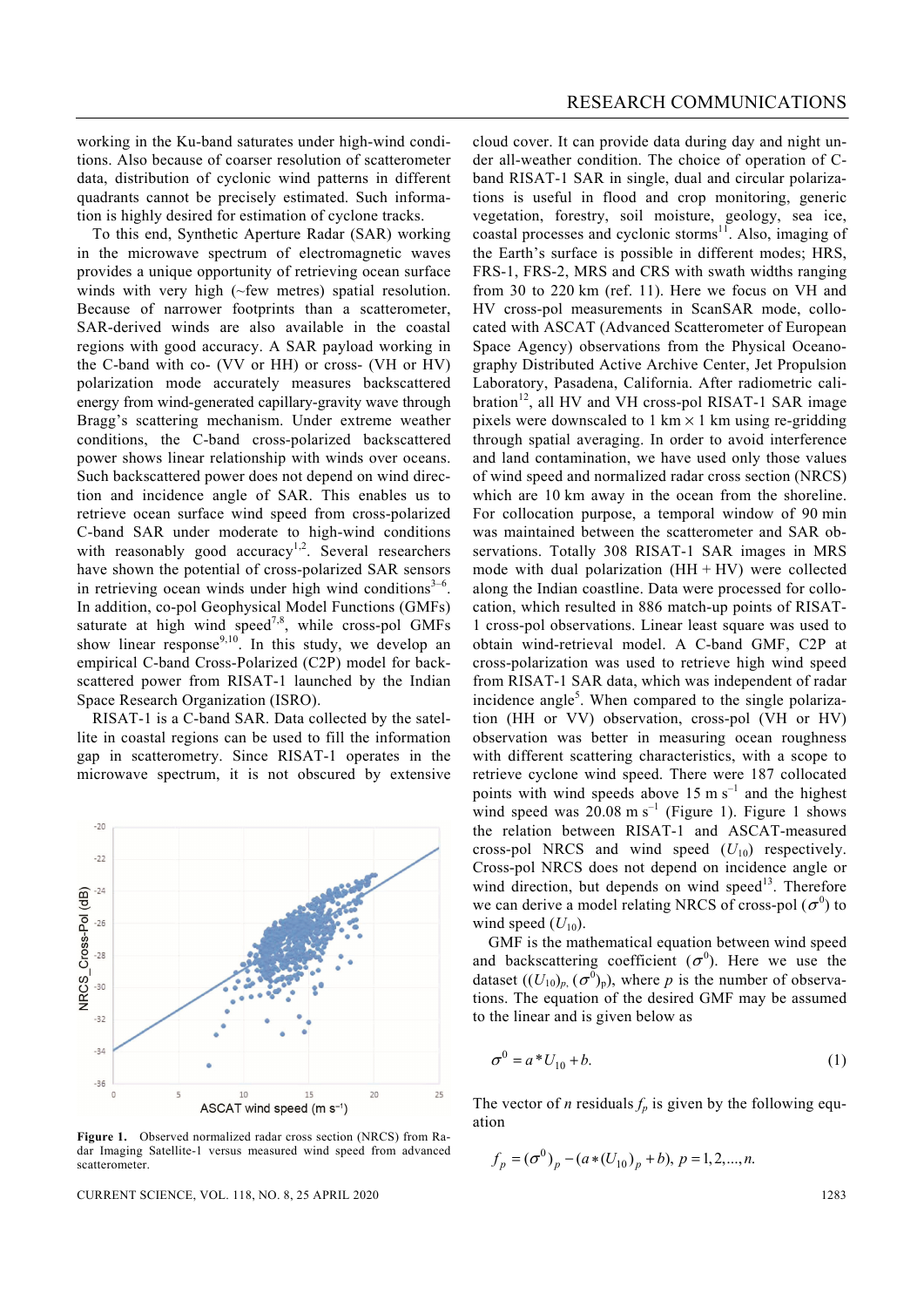

**Figure 2.** Wind speed of cyclone Megh using (*a*) CMOD5.N and (*b*) C-band cross-polarized model.

Sum of the squares of  $f_p$ s is given by

$$
F = \sum_{p=1}^{n} [(\sigma^{0})_{p} - (a * (U_{10})_{p} + b)]^{2}.
$$

Since  $\sigma^0$  and  $U_{10}$  are known, *a* and *b* are parameters of the function *F*. The minimization equation for function *F* is given as

$$
\frac{\partial F}{\partial a} = \frac{\partial F}{\partial b} = 0.
$$
 (2)

The above condition, i.e. eq. (2), yields

$$
a\sum_{p=1}^{n} ((U_{10})_p)^2 + b\sum_{p=1}^{n} (U_{10})_p = \sum_{p=1}^{n} (U_{10})_p (\sigma^0)_p,
$$
  

$$
a\sum_{p=1}^{n} (U_{10})_p + nb = \sum_{p=1}^{n} (\sigma^0)_p.
$$

Solution of the above simultaneous equations gives the value of *a* and *b*. Hence, the required equation of GMF using eq (1) is computed as follows

$$
\sigma^0 = 0.504 \cdot U_{10} - 33.884,\tag{3}
$$

where  $\sigma^0$  and  $U_{10}$  are in dB and m s<sup>-1</sup> respectively. The correlation coefficient of observed  $\sigma^0$  and simulated  $\sigma^0$ with eq. (3) is 0.66, with a negative bias and the corresponding root mean square difference (RMSD) of 0.01 and 1.13 dB respectively. The GMF does not contain any terms related to incidence angle, i.e. it is not dependent on incidence angle. Thus, we have developed a C-band GMF (C2P) for retrieving wind speed at C-band cross-pol observation. To retrieve ocean surface wind speed, we have constructed a cost function as given below

$$
Z(k,l) = \frac{\left[\sigma_s^0(k,l) - \sigma^0(k,l)\right]^2}{\nabla \sigma} + \frac{\left[u(k,l) - spd(k,l)\right]^2}{\nabla u},\tag{4}
$$

where  $\sigma_s^0$  and  $\sigma_s^0$  are the simulated and observed crosspol NRCS respectively, *u* is the model wind speed and *spd* is the trial wind speed in the range  $0-50$  ms<sup>-1</sup>. *k* and *l* define the location of the pixel in the SAR image, i.e. *k*  and *l* represent the row and column number of the pixel. Model speeds are taken from the atmospheric model ECMWF. In order to find the optimum solution of wind speed, we have minimized the cost function for every pixel of the SAR image using variational inversion method<sup>14</sup>. The wind speeds derived from CMOD5.N and C2P are validated against  $ASCAT<sup>11</sup>$ .

Figure 2*a* and *b* shows RISAT-1 retrieved wind speed of cyclone 'Megh' in VV and VH polarization on 8 November 2015 at 02 : 38 UTC. The cyclone intensity was 30.0 and 28.3 m  $s^{-1}$  with C2P and CMOD5.N respectively. Figure 3 *a* and *b* shows the optimum solution of wind speed obtained through minimization of cost function. Wind speeds retrieved through CMOD5.N and C2P were validated against ASCAT data. Statistical results show negative biases of 0.90 and 0.43 m  $s^{-1}$  with the corresponding RMSD of 2.11 and 1.77 m  $s^{-1}$  respectively (Table 1), for CMOD5.N and C2P, which is well within the acceptable limits<sup>15</sup>. Further, we have analysed wind speed profile of the cyclone along an arbitrary transect (black line in Figure 2 *b*). Figure 4 shows the wind speed profile along the transect. The intensity and radius of maximum wind measured from the centre are  $30.0 \text{ m s}^{-1}$ and 16.65 km.

 A wind retrieval model for moderate as well high wind speeds (pertaining to cyclonic conditions) has been developed using C-band cross polarization of RISAT-1 SAR. The developed GMF relates the ocean surface wind speed to the normalized radar cross-section C-band crosspol. The co-pol and cross-pol GMFs are employed to construct a cost function for obtaining optimum solution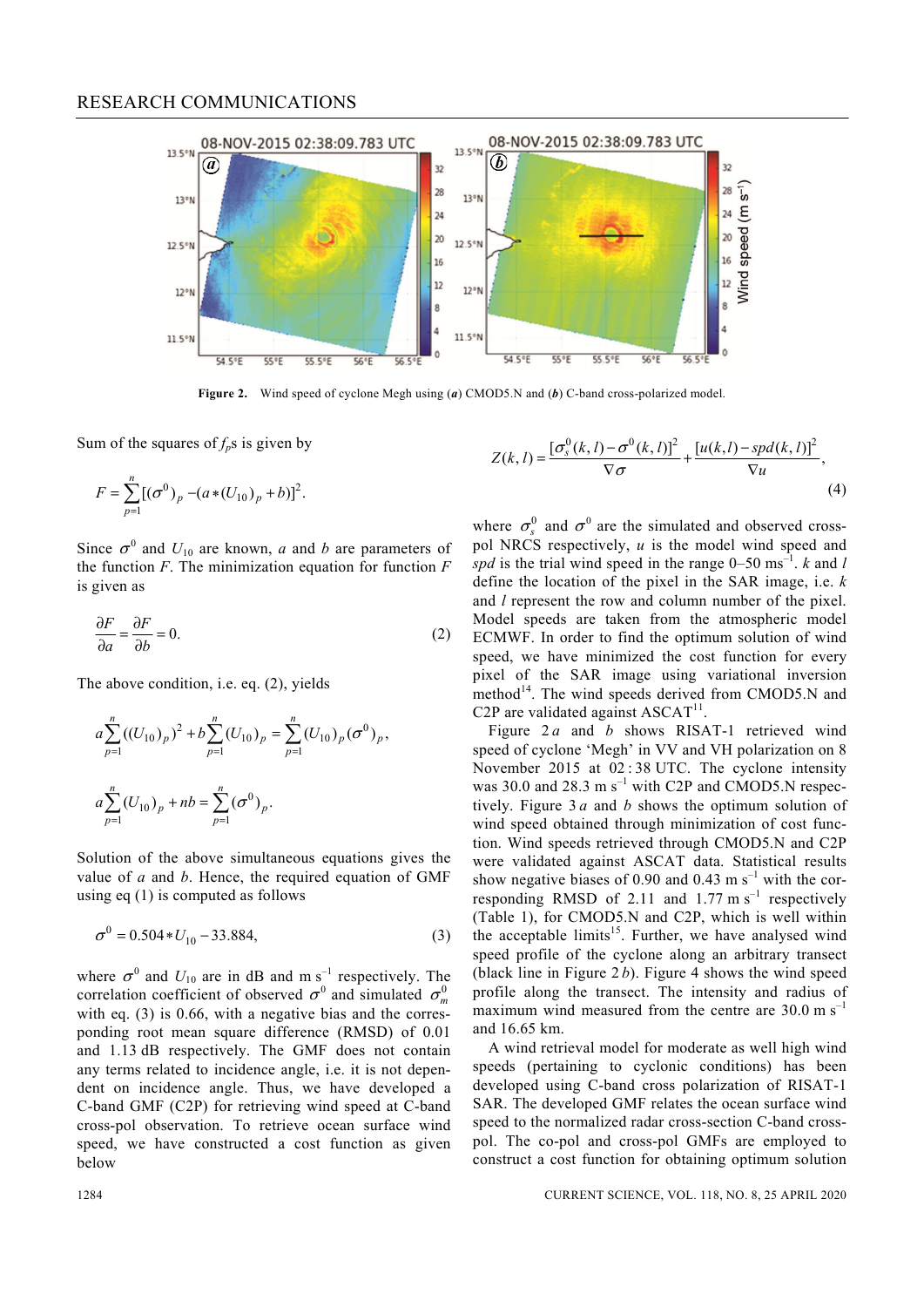**Table 1.** Statistical comparison of wind speeds between Radar Imaging Satellite-1 and Advanced Scatterometer of European Space Agency with CMOD5.N and C-band cross-polarized (C2P) model

| Geophysical<br>model functions | Number of<br>points | Bias $(m s^{-1})$ | Root mean square<br>difference $(m s^{-1})$ | $STD$ (m s <sup>-1</sup> ) |
|--------------------------------|---------------------|-------------------|---------------------------------------------|----------------------------|
| CMOD5.N                        | 7421                | $-0.90$           | 2.11                                        | 1.61                       |
| C2P                            | 7294                | $-0.43$           | 177                                         | 1.72                       |



Figure 3. Density scatter plot showing statistical comparison of RISAT-1 retrieved wind speed with ASCAT using (*a*) CMOD5.N and (*b*) C2P.



**Figure 4.** Variation in wind speed along the transect passing through the eye of the cyclone.

of wind speed. In the present study, it has been observed that the existing C-band GMF CMOD5.N is dependent on incidence angle and saturates under high wind speed. Thus, it is unable to generate high wind speeds during tropical cyclones. The developed GMF C2P is independent of incidence angle and does not saturate during high wind speed. Hence, it is better suited to generate high wind speed, as seen in the case of tropical cyclones. The developed GMF C2P shows 16% more accuracy than that of the CMOD5.N. Further, a case study on cyclone Megh was carried out, which demonstrate the greater potential of the developed GMF for cyclones compared to the existing GMF. The main source of error in the quality of retrieved winds from RISAT-1 SAR can be attributed to the accuracy of the radiometric calibration of SARderived NRCS. This has been tackled using the standard deviation (the so-called noise parameters) of the observed NRCS in the cost function used for minimizing the simulated versus observed NRCS values<sup>15</sup>. In future, we expect to further improve and establish the accuracy of wind speed retrieval by considering more RISAT-1 SAR images for fine-tuning and validation.

- 1. Zhang, B., Perrie, W. and He, Y., Wind speed retrieval from RADARSAT-2 quad-polarization images using a new polarization ratio model. *J. Geophys. Res.*, 2011, **116**, C08008, doi:10. 1029/2010JC006522.
- 2. Zhang, B. and Perrie, W., Cross-polarized synthetic aperture radar: a new potential technique for hurricanes. *Bull. Am. Meteorol. Soc.*, 2012, **93**, 531–541; doi:10.1175/BAMS-D-11- 00001.1.
- 3. Horstmann, J., Thompson, D. R., Monaldo, F., Iris, S. and Graber, H. C., Can synthetic aperture radars be used to estimate hurricane force winds? *Geophys. Res. Lett.*, 2005, **32**(2), L22801-1– L22801-5.